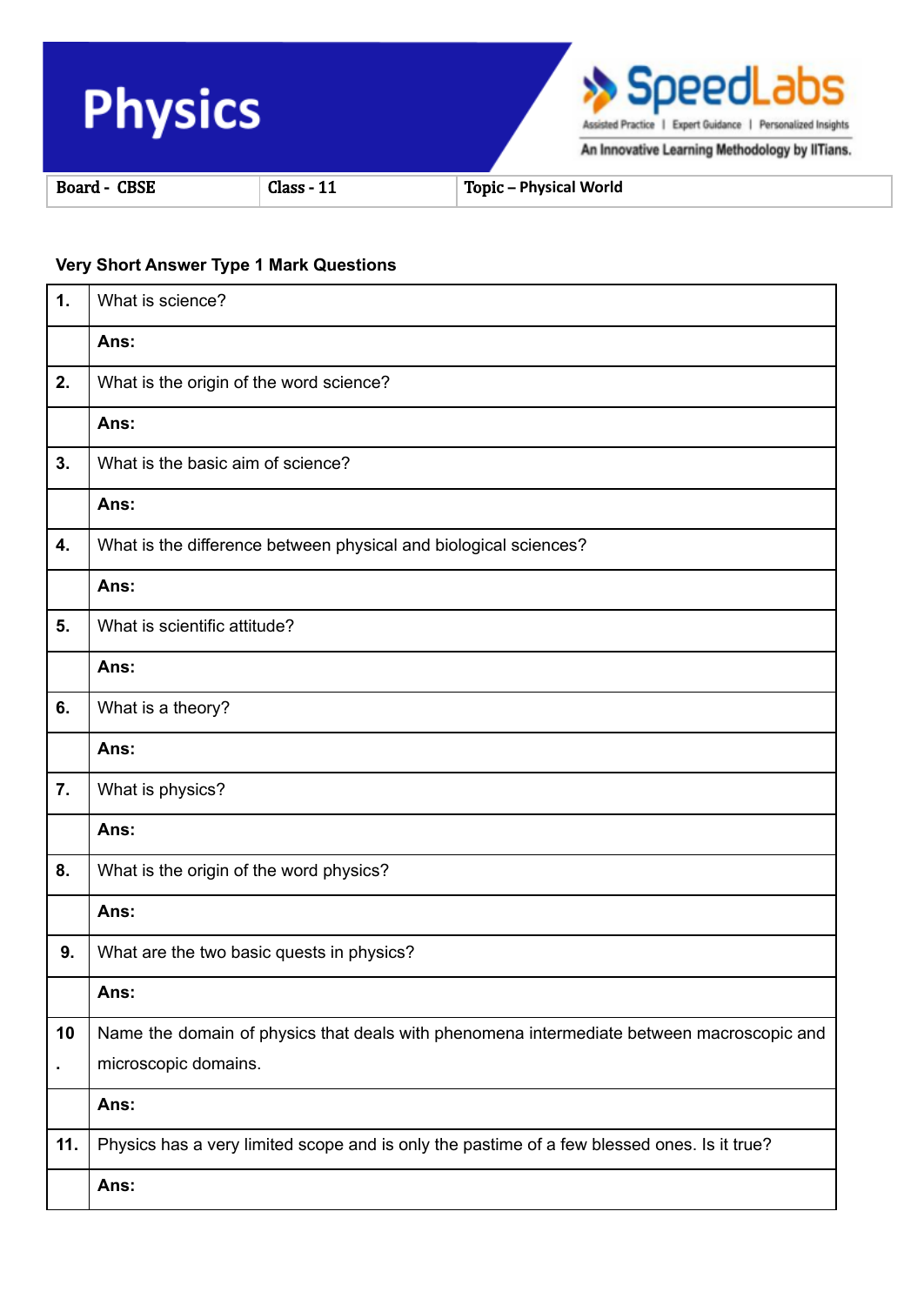| 12             | State one law that holds good in all-natural processes                                                 |
|----------------|--------------------------------------------------------------------------------------------------------|
| $\blacksquare$ |                                                                                                        |
|                | Ans:                                                                                                   |
| 13             | Some exciting and educative physical phenomena and experience lead to the development of a             |
|                | theory. Give two such examples.                                                                        |
|                | Ans:                                                                                                   |
| 14             | Name two Indian born physicists who have been awarded Noble Prize in physics.                          |
|                |                                                                                                        |
|                | Ans:                                                                                                   |
| 15             | Name the scientist who replaced circular orbits by elliptical orbits in the heliocentric theory of the |
|                | sun.                                                                                                   |
|                | Ans:                                                                                                   |
| 16             | Name the scientist who discovered X-rays.                                                              |
|                |                                                                                                        |
|                | Ans:                                                                                                   |
| 17             | Who discovered electrons?                                                                              |
|                |                                                                                                        |
|                | Ans:                                                                                                   |
| 18             | Name the scientist who first proposed the wave theory of light.                                        |
|                |                                                                                                        |
|                | Ans:                                                                                                   |
| 19             | Name the famous scientist who discovered the law of gravitation.                                       |
|                |                                                                                                        |
|                | Ans:                                                                                                   |
| 20             | Name the physicist who first proposed the nuclear model of the atom.                                   |
|                |                                                                                                        |
|                | Ans:                                                                                                   |

## **Short Answer Type 2 Mark Questions**

| What is a scientific method? Mention the various steps involved in a scientific method. |
|-----------------------------------------------------------------------------------------|
| Ans:                                                                                    |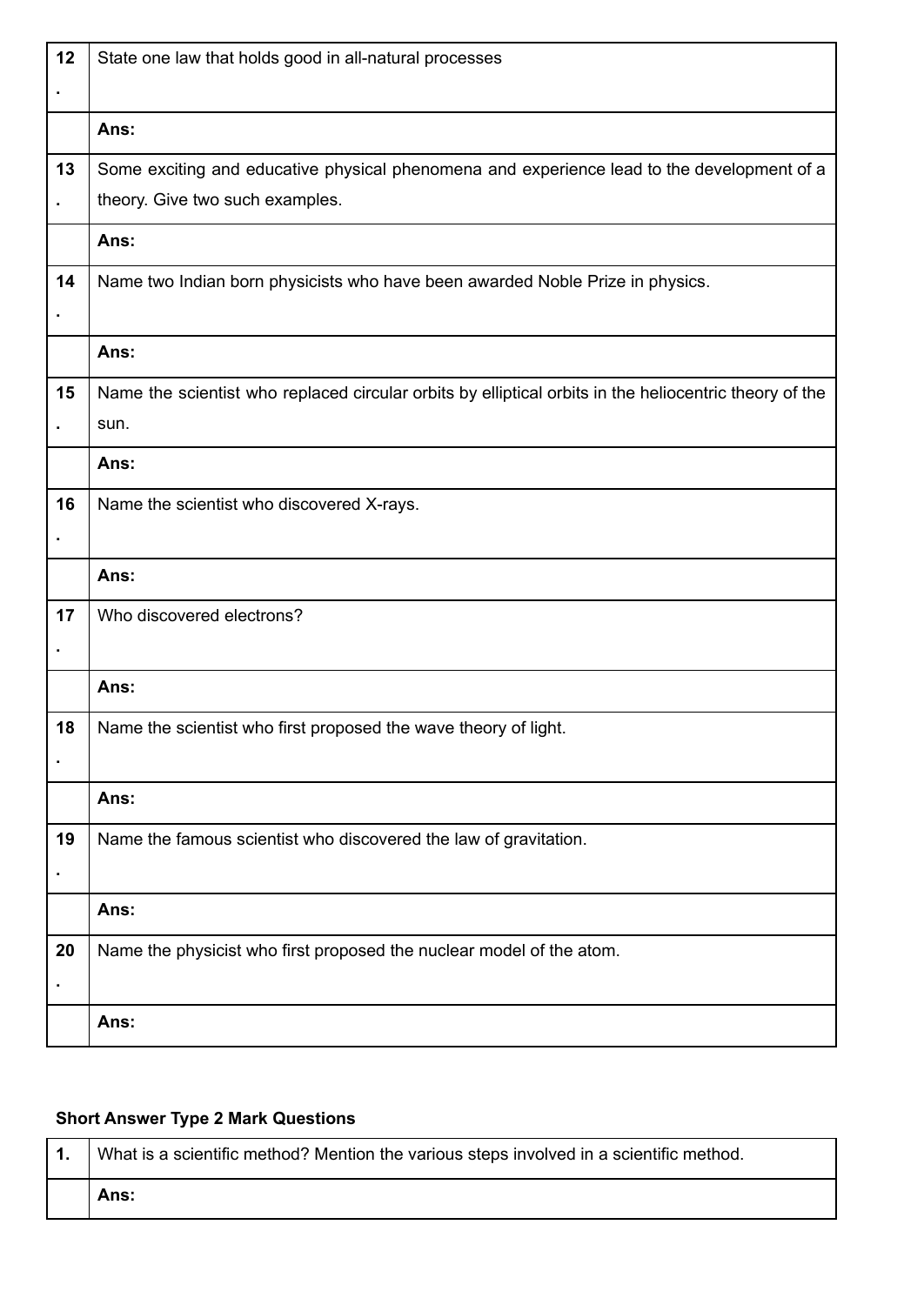| 2.  | Mathematics is an important tool in the development of physics. Comment on this statement. |
|-----|--------------------------------------------------------------------------------------------|
|     | Ans:                                                                                       |
| 3.  | Mention four important discoveries of physics which have revolutionised modem chemistry.   |
|     | Ans:                                                                                       |
| 4.  | Name some advancements in physics which have played an Important role in the development   |
|     | of medical sciences.                                                                       |
|     | Ans:                                                                                       |
| 5.  | Name two advancements made in technology on the basis of physics.                          |
|     | Ans:                                                                                       |
| 6.  | Theory and experiments go hand in hand in physics and help each other's progress. Give two |
|     | suitable examples in support of this view.                                                 |
|     | Ans:                                                                                       |
| 7.  | The scope of physics is truly vast. Comment.                                               |
|     |                                                                                            |
|     | Ans:                                                                                       |
| 8.  | Physics is a science of excitement. How?                                                   |
|     | Ans:                                                                                       |
| 9.  | Give reasons for the tremendous progress in physics in the last few centuries.             |
|     | Ans:                                                                                       |
| 10  | Discuss the relation of physics with other sciences.                                       |
|     |                                                                                            |
|     | Ans:                                                                                       |
| 11. | Discuss the relation of physics with mathematics and chemistry.                            |
|     | Ans:                                                                                       |
| 12  | What is physics? Discuss the relation of physics with technology.                          |
|     |                                                                                            |

## **Short Answer Type 3 Mark Questions**

| Discuss the scope and excitement of physics. |
|----------------------------------------------|
| Ans:                                         |